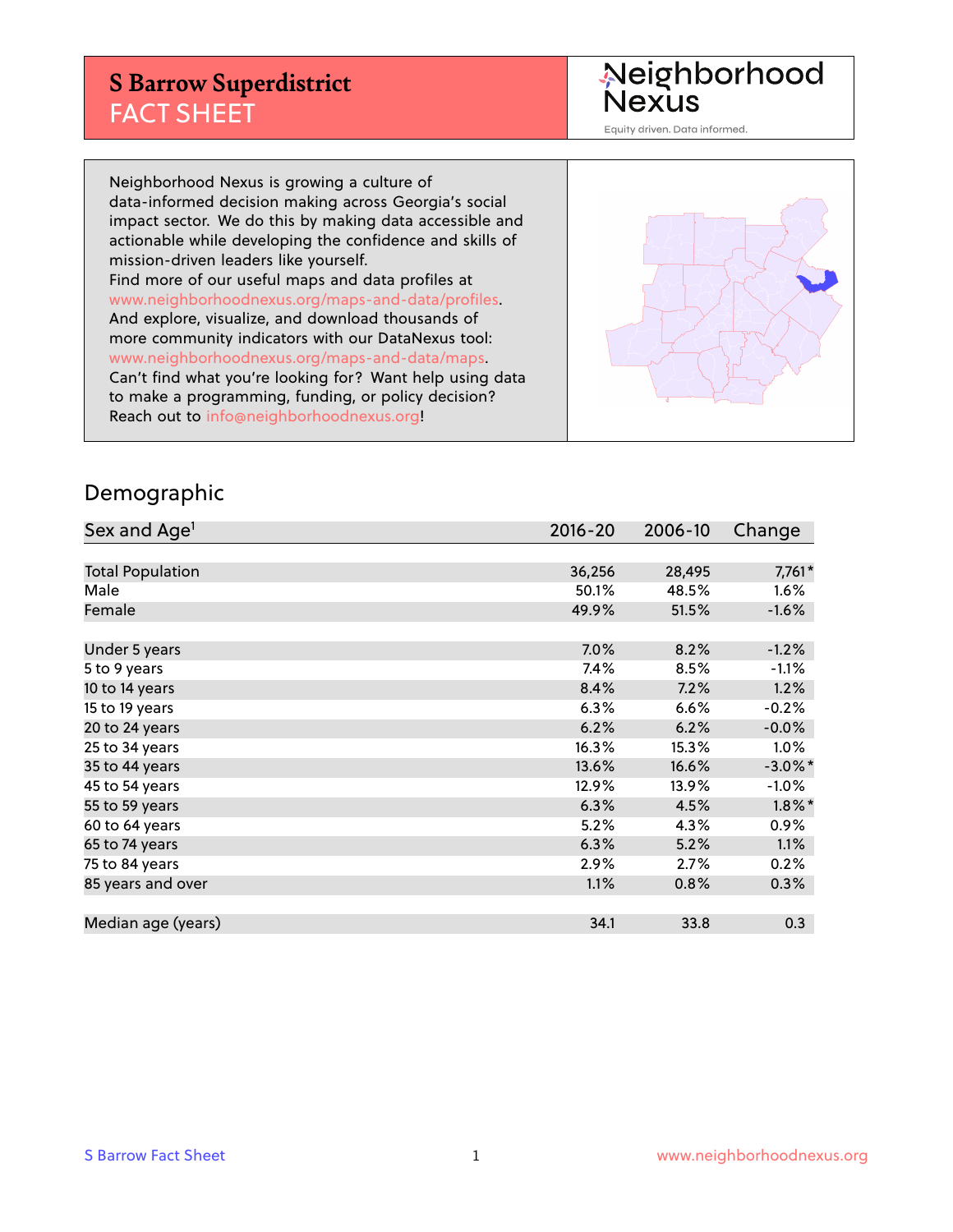# Demographic, continued...

| Race <sup>2</sup>                                            | $2016 - 20$ | 2006-10 | Change     |
|--------------------------------------------------------------|-------------|---------|------------|
| <b>Total population</b>                                      | 36,256      | 28,495  | 7,761*     |
| One race                                                     | 97.1%       | 97.9%   | $-0.8%$    |
| White                                                        | 75.9%       | 78.5%   | $-2.7%$    |
| <b>Black or African American</b>                             | 13.3%       | 13.7%   | $-0.4%$    |
| American Indian and Alaska Native                            | 0.1%        | 0.4%    | $-0.3%$    |
| Asian                                                        | 3.3%        | 3.2%    | 0.1%       |
| Native Hawaiian and Other Pacific Islander                   | 0.0%        | 0.0%    | 0.0%       |
| Some other race                                              | 4.5%        | 2.0%    | $2.5\%$ *  |
| Two or more races                                            | 2.9%        | 2.1%    | 0.8%       |
| Race alone or in combination with other race(s) <sup>3</sup> | $2016 - 20$ | 2006-10 | Change     |
| Total population                                             | 36,256      | 28,495  | 7,761*     |
| White                                                        | 78.3%       | 80.6%   | $-2.3%$    |
| <b>Black or African American</b>                             | 14.4%       | 15.1%   | $-0.7%$    |
| American Indian and Alaska Native                            | 0.4%        | 0.8%    | $-0.4%$    |
| Asian                                                        | 3.6%        | 3.4%    | 0.2%       |
| Native Hawaiian and Other Pacific Islander                   | 0.0%        | 0.0%    | 0.0%       |
| Some other race                                              | 6.2%        | 2.1%    | $4.1\%$ *  |
| Hispanic or Latino and Race <sup>4</sup>                     | $2016 - 20$ | 2006-10 | Change     |
| Total population                                             | 36,256      | 28,495  | 7,761*     |
| Hispanic or Latino (of any race)                             | 11.7%       | 6.2%    | $5.6\%$ *  |
| Not Hispanic or Latino                                       | 88.3%       | 93.8%   | $-5.6\%$ * |
| White alone                                                  | 70.1%       | 75.5%   | $-5.4\%$ * |
| <b>Black or African American alone</b>                       | 13.2%       | 13.3%   | $-0.1%$    |
| American Indian and Alaska Native alone                      | 0.1%        | 0.3%    | $-0.2%$    |
| Asian alone                                                  | 3.3%        | 3.2%    | 0.1%       |
| Native Hawaiian and Other Pacific Islander alone             | 0.0%        | 0.0%    | 0.0%       |
| Some other race alone                                        | 0.3%        | 0.0%    | 0.3%       |
| Two or more races                                            | 1.3%        | 1.5%    | $-0.2%$    |
| U.S. Citizenship Status <sup>5</sup>                         | $2016 - 20$ | 2006-10 | Change     |
|                                                              | 2,803       | 1,749   | $1,054*$   |
| Foreign-born population<br>Naturalized U.S. citizen          | 52.6%       | 33.9%   | 18.7%*     |
| Not a U.S. citizen                                           | 47.4%       | 66.1%   | $-18.7%$   |
|                                                              |             |         |            |
| Citizen, Voting Age Population <sup>6</sup>                  | $2016 - 20$ | 2006-10 | Change     |
| Citizen, 18 and over population                              | 25,265      | 19,568  | 5,697*     |
| Male                                                         | 47.7%       | 46.8%   | 0.9%       |
| Female                                                       | 52.3%       | 53.2%   | $-0.9%$    |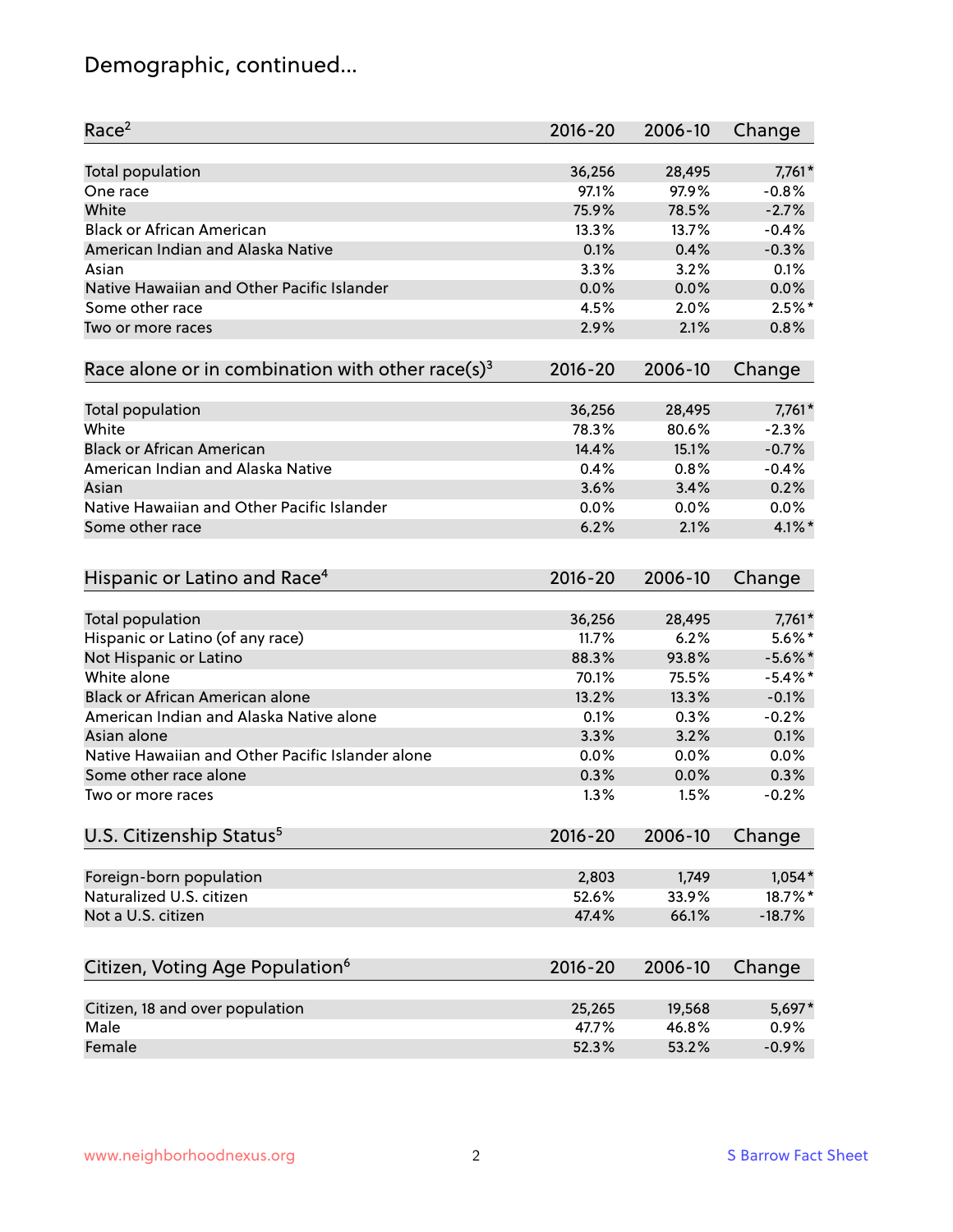#### Economic

| Income <sup>7</sup>                                 | $2016 - 20$ | 2006-10 | Change     |
|-----------------------------------------------------|-------------|---------|------------|
|                                                     |             |         |            |
| All households                                      | 11,886      | 9,836   | 2,050*     |
| Less than \$10,000                                  | 3.5%        | 6.7%    | $-3.2\%$ * |
| \$10,000 to \$14,999                                | 3.3%        | 5.8%    | $-2.5%$ *  |
| \$15,000 to \$24,999                                | 6.3%        | 7.6%    | $-1.3%$    |
| \$25,000 to \$34,999                                | 7.9%        | 11.0%   | $-3.1%$    |
| \$35,000 to \$49,999                                | 14.2%       | 18.3%   | $-4.1%$    |
| \$50,000 to \$74,999                                | 22.8%       | 23.4%   | $-0.6%$    |
| \$75,000 to \$99,999                                | 17.6%       | 13.0%   | 4.6%*      |
| \$100,000 to \$149,999                              | 16.9%       | 10.7%   | $6.2\%$ *  |
| \$150,000 to \$199,999                              | 4.0%        | 2.1%    | 1.9%       |
| \$200,000 or more                                   | 3.6%        | 1.4%    | 2.2%       |
| Median household income (dollars)                   | 65,177      | 50,627  | 14,550*    |
| Mean household income (dollars)                     | 75,995      | 59,702  | 16,292*    |
| With earnings                                       | 83.4%       | 84.7%   | $-1.3%$    |
| Mean earnings (dollars)                             | 75,239      | 60,889  | 14,350*    |
| <b>With Social Security</b>                         | 28.2%       | 25.0%   | 3.3%       |
| Mean Social Security income (dollars)               | 19,664      | 13,820  | 5,844*     |
| With retirement income                              | 17.5%       | 14.1%   | 3.4%       |
| Mean retirement income (dollars)                    | 24,616      | 18,244  | $6,372*$   |
| With Supplemental Security Income                   | 3.9%        | 4.6%    | $-0.7%$    |
| Mean Supplemental Security Income (dollars)         | 11,990      | 6,898   | 5,092*     |
| With cash public assistance income                  | 1.5%        | 2.4%    | $-1.0%$    |
| Mean cash public assistance income (dollars)        | 3,359       | 2,450   | 909        |
| With Food Stamp/SNAP benefits in the past 12 months | 10.1%       | 10.6%   | $-0.5%$    |
|                                                     |             |         |            |
| Families                                            | 9,069       | 7,405   | $1,664*$   |
| Less than \$10,000                                  | 3.0%        | 5.5%    | $-2.5%$    |
| \$10,000 to \$14,999                                | 2.1%        | 2.3%    | $-0.1%$    |
| \$15,000 to \$24,999                                | 6.4%        | 4.8%    | 1.6%       |
| \$25,000 to \$34,999                                | 6.5%        | 9.5%    | $-3.0%$    |
| \$35,000 to \$49,999                                | 12.2%       | 18.5%   | $-6.2\%$ * |
| \$50,000 to \$74,999                                | 21.6%       | 26.1%   | $-4.4%$    |
| \$75,000 to \$99,999                                | 19.8%       | 16.0%   | 3.8%       |
| \$100,000 to \$149,999                              | 19.8%       | 12.9%   | $6.9\%*$   |
| \$150,000 to \$199,999                              | 4.7%        | 2.7%    | 2.0%       |
| \$200,000 or more                                   | 3.8%        | 1.9%    | 1.9%       |
| Median family income (dollars)                      | 72,541      | 58,915  | 13,626*    |
| Mean family income (dollars)                        | 81,699      | 67,430  | 14,268*    |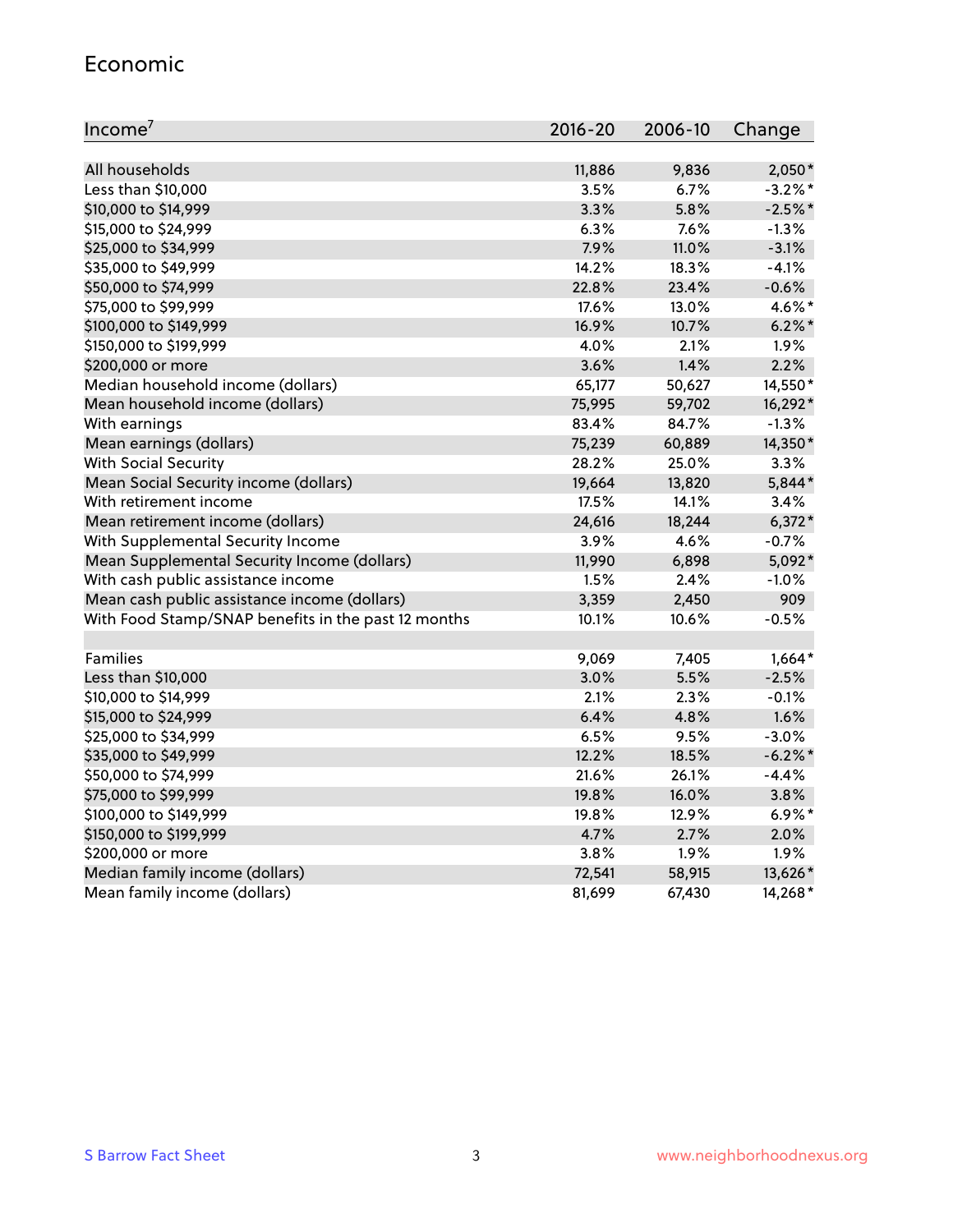### Economic, continued...

| Income, continued <sup>8</sup>                                        | $2016 - 20$ | 2006-10 | Change     |
|-----------------------------------------------------------------------|-------------|---------|------------|
|                                                                       |             |         |            |
| Nonfamily households                                                  | 2,817       | 2,431   | 386        |
| Median nonfamily income (dollars)                                     | 43,538      | 29,072  | 14,466*    |
| Mean nonfamily income (dollars)                                       | 51,375      | 33,015  | 18,361*    |
|                                                                       |             |         |            |
| Median earnings for workers (dollars)                                 | 35,518      | 31,436  | 4,081*     |
| Median earnings for male full-time, year-round workers<br>(dollars)   | 50,280      | 44,228  | $6,052*$   |
| Median earnings for female full-time, year-round workers<br>(dollars) | 38,640      | 35,672  | 2,968*     |
| Per capita income (dollars)                                           | 26,370      | 21,261  | $5,109*$   |
|                                                                       |             |         |            |
| Families and People Below Poverty Level <sup>9</sup>                  | $2016 - 20$ | 2006-10 | Change     |
| <b>All families</b>                                                   |             | 8.9%    | 1.0%       |
|                                                                       | 9.9%        |         |            |
| With related children under 18 years                                  | 12.6%       | 12.7%   | $-0.2%$    |
| With related children under 5 years only                              | 2.1%        | 12.2%   | $-10.2%$   |
| Married couple families                                               | 5.9%        | 4.2%    | 1.7%       |
| With related children under 18 years                                  | 5.5%        | 6.2%    | $-0.7%$    |
| With related children under 5 years only                              | 3.4%        | 2.6%    | 0.8%       |
| Families with female householder, no husband present                  | 27.8%       | 26.6%   | 1.2%       |
| With related children under 18 years                                  | 38.1%       | 31.6%   | 6.5%       |
| With related children under 5 years only                              | 0.0%        | 53.5%   | $-53.5%$   |
| All people                                                            | 10.3%       | 11.9%   | $-1.6%$    |
| Under 18 years                                                        | 15.6%       | 16.4%   | $-0.8%$    |
| Related children under 18 years                                       | 15.4%       | 15.7%   | $-0.3%$    |
| Related children under 5 years                                        | 4.4%        | 16.2%   | $-11.9%$   |
| Related children 5 to 17 years                                        | 19.3%       | 15.5%   | 3.8%       |
| 18 years and over                                                     | 8.4%        | 10.2%   | $-1.8%$    |
| 18 to 64 years                                                        | 8.7%        | 9.7%    | $-1.0%$    |
| 65 years and over                                                     | 6.2%        | 13.3%   | $-7.0%$    |
| People in families                                                    | 9.8%        | 10.4%   | $-0.6%$    |
| Unrelated individuals 15 years and over                               | 14.2%       | 22.4%   | $-8.2\%$ * |
|                                                                       |             |         |            |
| Non-Hispanic white people                                             | 6.9%        | 9.2%    | $-2.3%$    |
| Black or African-American people                                      | 25.2%       | 19.6%   | 5.6%       |
| Asian people                                                          | 14.4%       | 24.6%   | $-10.2%$   |
| Hispanic or Latino people                                             | 13.4%       | 18.4%   | $-5.1%$    |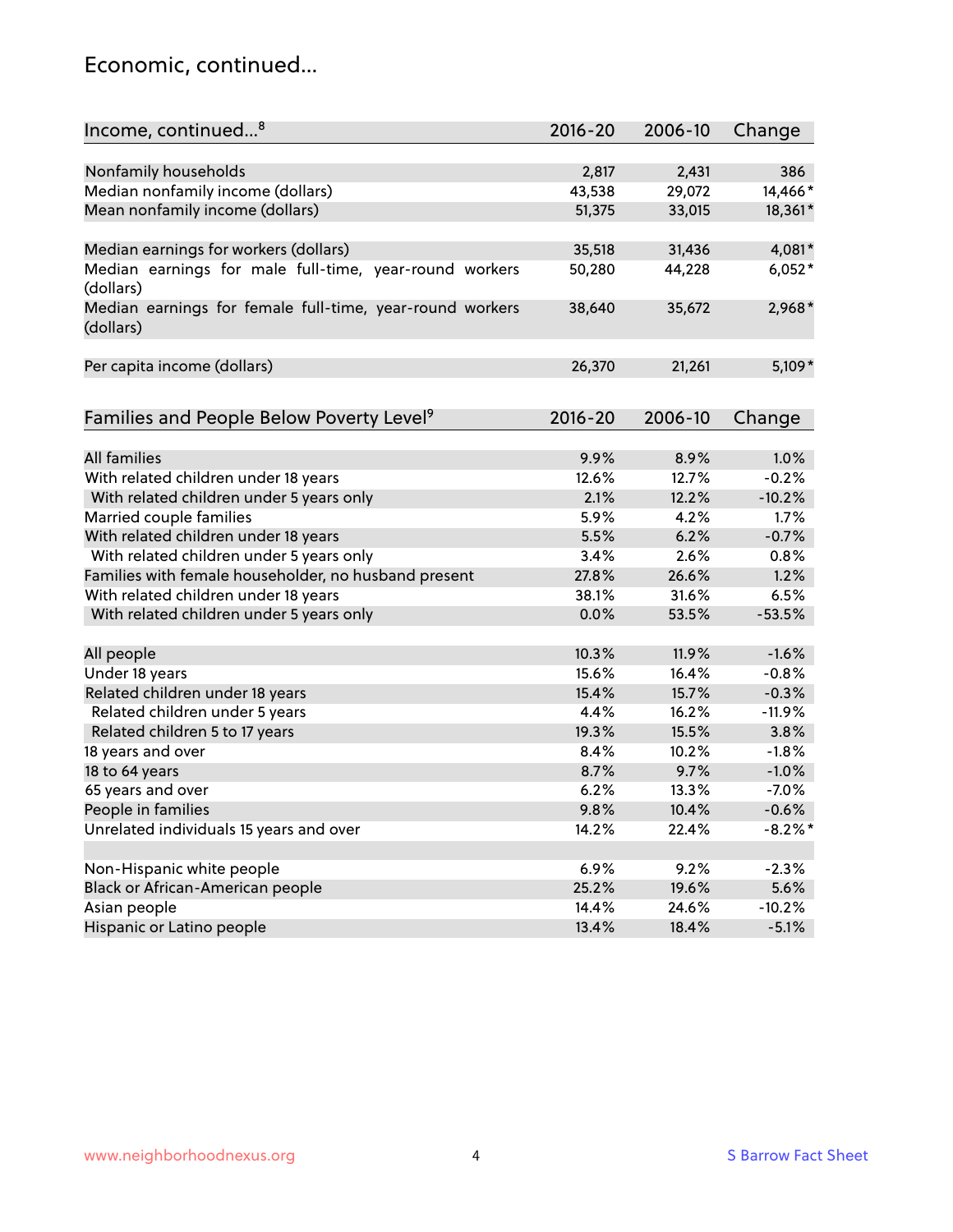### Employment

| Employment Status <sup>10</sup>                                             | $2016 - 20$ | 2006-10 | Change    |
|-----------------------------------------------------------------------------|-------------|---------|-----------|
|                                                                             |             |         |           |
| Population 16 years and over                                                | 27,632      | 21,354  | $6,278*$  |
| In labor force                                                              | 68.2%       | 69.3%   | $-1.1%$   |
| Civilian labor force                                                        | 68.1%       | 69.2%   | $-1.1%$   |
| Employed                                                                    | 64.4%       | 64.0%   | 0.5%      |
| Unemployed                                                                  | 3.7%        | 5.2%    | $-1.5%$   |
| <b>Armed Forces</b>                                                         | 0.1%        | 0.1%    | 0.0%      |
| Not in labor force                                                          | 31.8%       | 30.7%   | 1.1%      |
| Civilian labor force                                                        | 18,814      | 14,772  | $4,042*$  |
| <b>Unemployment Rate</b>                                                    | 5.4%        | 7.5%    | $-2.2%$   |
|                                                                             |             |         |           |
| Females 16 years and over                                                   | 14,183      | 11,284  | 2,899*    |
| In labor force                                                              | 60.9%       | 63.4%   | $-2.4%$   |
| Civilian labor force                                                        | 60.7%       | 63.2%   | $-2.6%$   |
| Employed                                                                    | 57.1%       | 58.5%   | $-1.4%$   |
|                                                                             |             |         |           |
| Own children of the householder under 6 years                               | 2,930       | 2,895   | 35        |
| All parents in family in labor force                                        | 63.8%       | 55.5%   | 8.2%      |
| Own children of the householder 6 to 17 years                               | 6,184       | 4,715   | $1,469*$  |
| All parents in family in labor force                                        | 70.9%       | 76.6%   | $-5.6%$   |
|                                                                             |             |         |           |
| Industry <sup>11</sup>                                                      | $2016 - 20$ | 2006-10 | Change    |
|                                                                             |             |         |           |
| Civilian employed population 16 years and over                              | 17,801      | 13,659  | $4,142*$  |
| Agriculture, forestry, fishing and hunting, and mining                      | 1.5%        | 0.6%    | 0.9%      |
| Construction                                                                | 9.7%        | 8.5%    | 1.2%      |
| Manufacturing                                                               | 11.5%       | 13.3%   | $-1.8%$   |
| Wholesale trade                                                             | 4.6%        | 5.1%    | $-0.5%$   |
| Retail trade                                                                | 12.4%       | 14.6%   | $-2.3%$   |
| Transportation and warehousing, and utilities                               | 7.0%        | 4.3%    | $2.7\%$ * |
| Information                                                                 | 1.6%        | 2.8%    | $-1.1%$   |
| Finance and insurance, and real estate and rental and leasing               | 4.3%        | 6.1%    | $-1.8%$   |
| Professional, scientific, and management, and administrative                | 11.0%       | 8.6%    | 2.5%      |
| and waste management services                                               |             |         |           |
| Educational services, and health care and social assistance                 | 20.3%       | 18.6%   | 1.7%      |
| Arts, entertainment, and recreation, and accommodation and<br>food services | 6.3%        | 9.0%    | $-2.7%$   |
| Other services, except public administration                                | 6.3%        | 4.5%    | 1.8%      |
| Public administration                                                       | 3.5%        | 4.1%    | $-0.6%$   |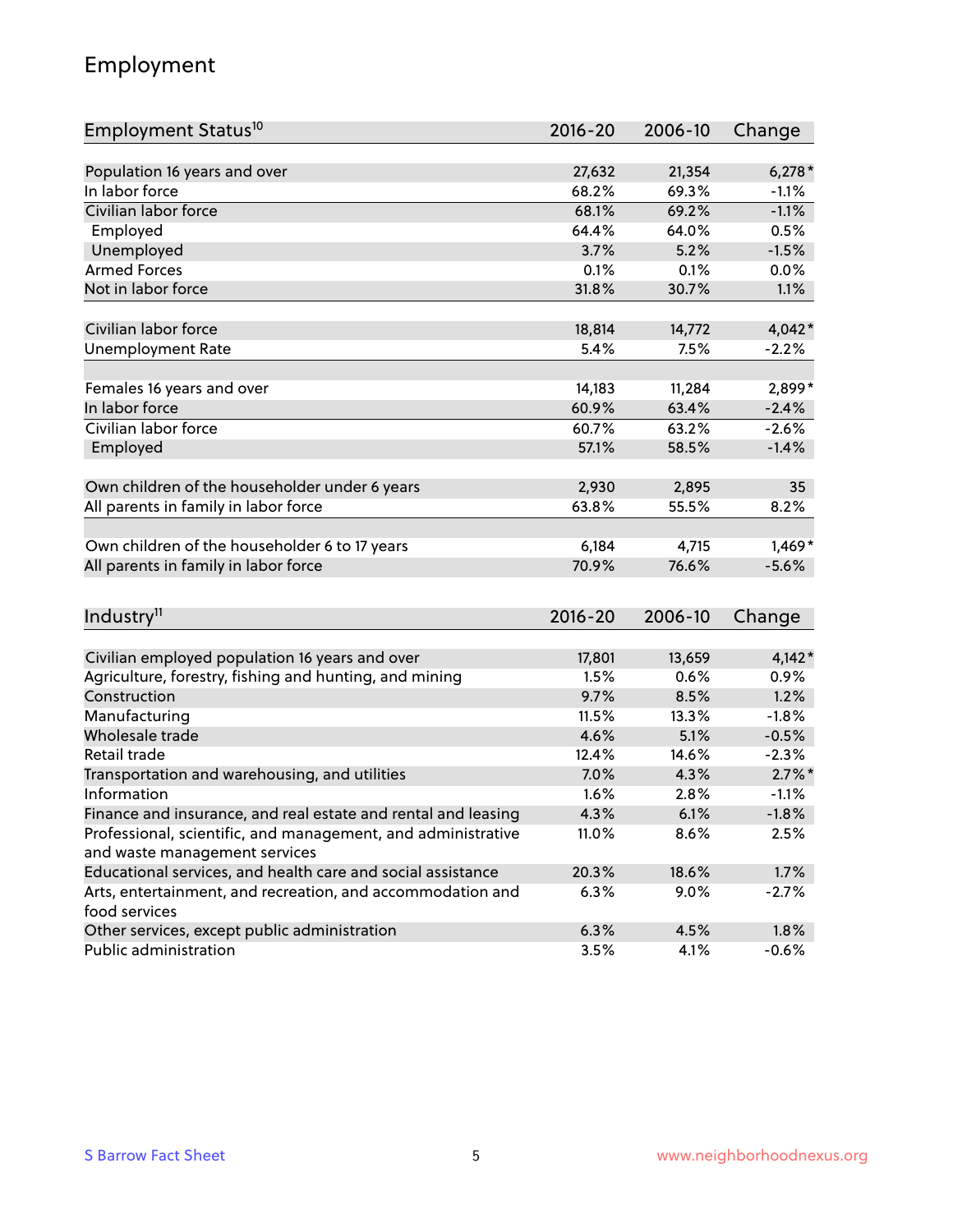# Employment, continued...

| Occupation <sup>12</sup>                                     | $2016 - 20$ | 2006-10 | Change     |
|--------------------------------------------------------------|-------------|---------|------------|
| Civilian employed population 16 years and over               | 17,801      | 13,659  | $4,142*$   |
| Management, business, science, and arts occupations          | 32.5%       | 28.2%   | $4.2\%$ *  |
| Service occupations                                          | 13.4%       | 18.5%   | $-5.1\%$ * |
| Sales and office occupations                                 | 24.6%       | 27.4%   | $-2.7%$    |
| Natural<br>and<br>resources,<br>construction,<br>maintenance | 12.1%       | 11.8%   | 0.3%       |
| occupations                                                  |             |         |            |
| Production, transportation, and material moving occupations  | 17.4%       | 14.2%   | $3.2\%$ *  |
| Class of Worker <sup>13</sup>                                | $2016 - 20$ | 2006-10 | Change     |
|                                                              |             |         |            |
| Civilian employed population 16 years and over               | 17,801      | 13,659  | $4,142*$   |
| Private wage and salary workers                              | 82.0%       | 79.4%   | 2.6%       |
| Government workers                                           | 12.7%       | 15.7%   | $-2.9%$    |
| Self-employed in own not incorporated business workers       | 5.1%        | 4.6%    | 0.5%       |
| Unpaid family workers                                        | 0.1%        | 0.3%    | $-0.2%$    |
| Job Flows <sup>14</sup>                                      | 2019        | 2010    | Change     |
|                                                              |             |         |            |
| Total Jobs in district                                       | 7,741       | 5,621   | 2,120      |
| Held by residents of district                                | 16.1%       | 16.2%   | $-0.1%$    |
| Held by non-residents of district                            | 83.9%       | 83.8%   | 0.1%       |
| Jobs by Industry Sector <sup>15</sup>                        | 2019        | 2010    | Change     |
| Total Jobs in district                                       | 7,741       | 5,621   | 2,120      |
| Goods Producing sectors                                      | 30.7%       | 33.4%   | $-2.7%$    |
| Trade, Transportation, and Utilities sectors                 | 32.5%       | 31.9%   | 0.6%       |
| All Other Services sectors                                   | 36.8%       | 34.7%   | 2.1%       |
|                                                              |             |         |            |
| Total Jobs in district held by district residents            | 1,246       | 908     | 338        |
| <b>Goods Producing sectors</b>                               | 30.0%       | 35.1%   | $-5.1%$    |
| Trade, Transportation, and Utilities sectors                 | 22.3%       | 22.8%   | $-0.5%$    |
| All Other Services sectors                                   | 47.7%       | 42.1%   | 5.6%       |
|                                                              |             |         |            |
| Jobs by Earnings <sup>16</sup>                               | 2019        | 2010    | Change     |
| Total Jobs in district                                       | 7,741       | 5,621   | 2,120      |
| Jobs with earnings \$1250/month or less                      | 23.5%       | 26.0%   | $-2.5%$    |
| Jobs with earnings \$1251/month to \$3333/month              | 43.1%       | 50.6%   | $-7.5%$    |
| Jobs with earnings greater than \$3333/month                 | 33.4%       | 23.4%   | 10.0%      |
|                                                              |             |         |            |
| Total Jobs in district held by district residents            | 1,246       | 908     | 338        |
| Jobs with earnings \$1250/month or less                      | 24.5%       | 32.0%   | $-7.6%$    |
| Jobs with earnings \$1251/month to \$3333/month              | 43.7%       | 47.7%   | $-3.9%$    |
| Jobs with earnings greater than \$3333/month                 | 31.8%       | 20.3%   | 11.5%      |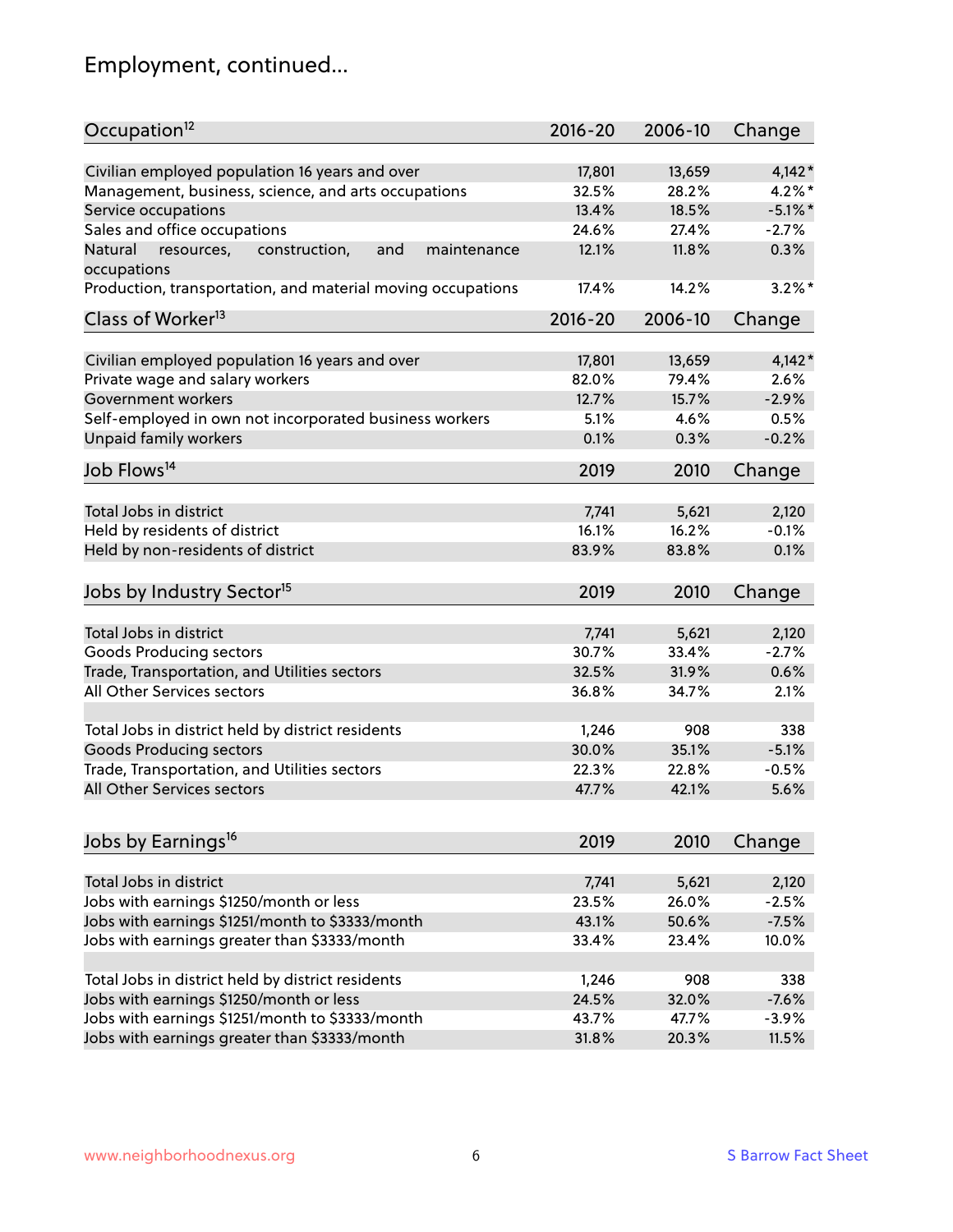# Employment, continued...

| Jobs by Age of Worker <sup>17</sup>               | 2019  | 2010  | Change   |
|---------------------------------------------------|-------|-------|----------|
|                                                   |       |       |          |
| Total Jobs in district                            | 7,741 | 5,621 | 2,120    |
| Jobs with workers age 29 or younger               | 25.2% | 24.1% | 1.1%     |
| Jobs with workers age 30 to 54                    | 54.2% | 61.6% | $-7.5%$  |
| Jobs with workers age 55 or older                 | 20.7% | 14.3% | 6.4%     |
|                                                   |       |       |          |
| Total Jobs in district held by district residents | 1.246 | 908   | 338      |
| Jobs with workers age 29 or younger               | 23.4% | 22.0% | 1.3%     |
| Jobs with workers age 30 to 54                    | 54.2% | 65.1% | $-10.9%$ |
| Jobs with workers age 55 or older                 | 22.5% | 12.9% | 9.6%     |
|                                                   |       |       |          |

#### Education

| School Enrollment <sup>18</sup>                | $2016 - 20$ | 2006-10 | Change     |
|------------------------------------------------|-------------|---------|------------|
|                                                |             |         |            |
| Population 3 years and over enrolled in school | 9,795       | 7,473   | $2,322*$   |
| Nursery school, preschool                      | 8.7%        | $7.6\%$ | $1.1\%$    |
| Kindergarten                                   | 4.6%        | 7.5%    | $-2.9\%$ * |
| Elementary school (grades 1-8)                 | 47.4%       | 47.3%   | 0.0%       |
| High school (grades 9-12)                      | 20.1%       | 19.5%   | $0.6\%$    |
| College or graduate school                     | 19.2%       | 18.0%   | 1.2%       |
| Educational Attainment <sup>19</sup>           | $2016 - 20$ | 2006-10 | Change     |
|                                                |             |         |            |
| Population 25 years and over                   | 23,460      | 18,051  | 5,409*     |
| Less than 9th grade                            | 5.4%        | 6.9%    | $-1.5%$    |
| 9th to 12th grade, no diploma                  | 7.9%        | 11.2%   | $-3.4%$    |
| High school graduate (includes equivalency)    | 34.3%       | 36.0%   | $-1.7%$    |
| Some college, no degree                        | 25.4%       | 22.6%   | 2.8%       |
| Associate's degree                             | 8.6%        | 7.8%    | 0.8%       |
| Bachelor's degree                              | 12.4%       | 10.6%   | 1.8%       |
| Graduate or professional degree                | 6.0%        | 4.9%    | 1.2%       |
|                                                |             |         |            |
| Percent high school graduate or higher         | 86.7%       | 81.9%   | 4.8%       |
| Percent bachelor's degree or higher            | 18.5%       | 15.5%   | 3.0%       |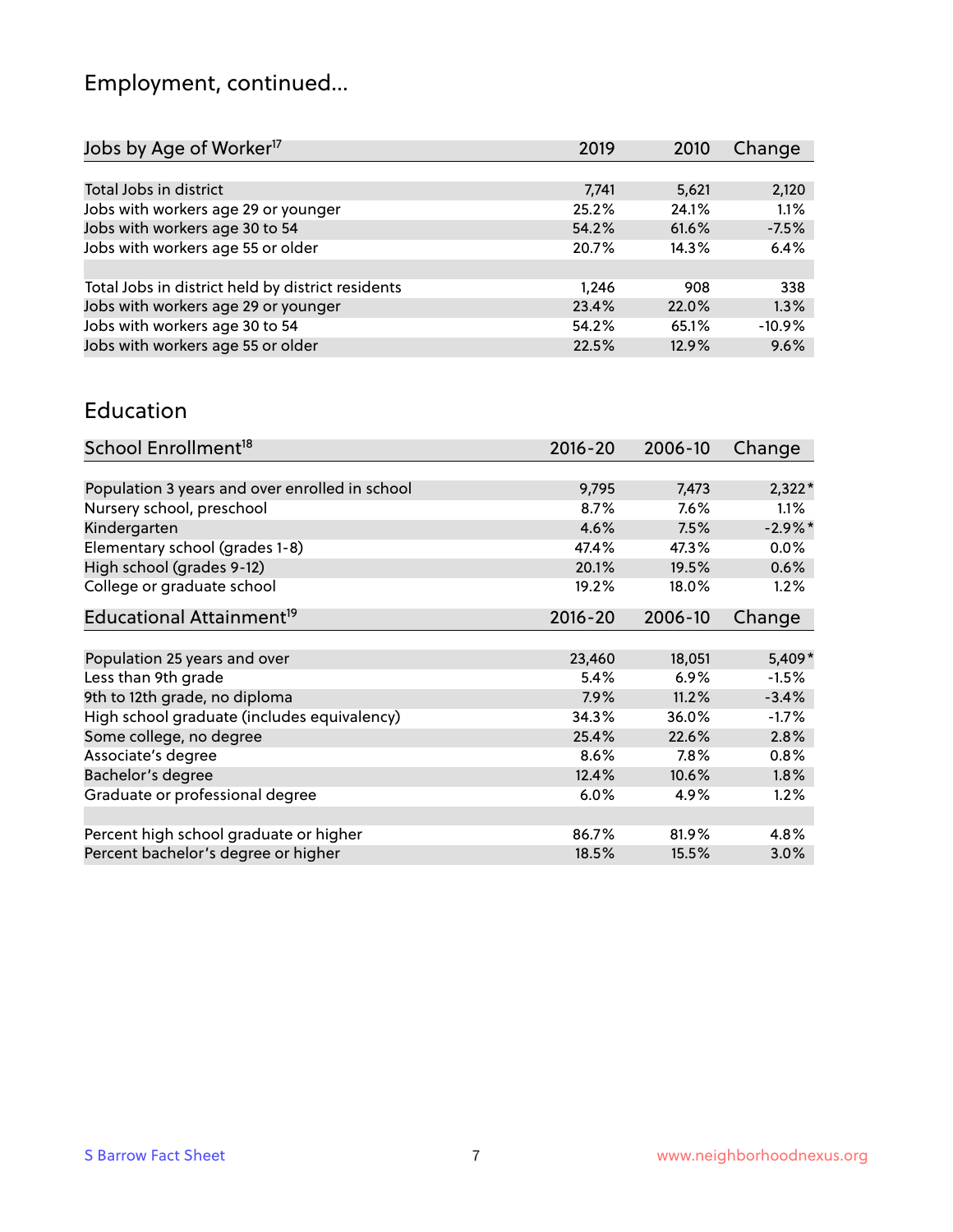### Housing

| Households by Type <sup>20</sup>                     | 2016-20         | 2006-10         | Change     |
|------------------------------------------------------|-----------------|-----------------|------------|
|                                                      |                 |                 |            |
| <b>Total households</b>                              | 11,886          | 9,836           | $2,050*$   |
| Family households (families)                         | 76.3%           | 75.3%           | 1.0%       |
| With own children under 18 years                     | 37.4%           | 39.8%           | $-2.4%$    |
| Married-couple family                                | 58.2%           | 57.6%           | 0.6%       |
| With own children of the householder under 18 years  | 27.2%           | 29.8%           | $-2.6%$    |
| Male householder, no wife present, family            | 4.8%            | 5.6%            | $-0.8%$    |
| With own children of the householder under 18 years  | 2.9%            | 2.9%            | $-0.0%$    |
| Female householder, no husband present, family       | 13.3%           | 12.1%           | 1.2%       |
| With own children of the householder under 18 years  | 7.3%            | 7.1%            | 0.2%       |
| Nonfamily households                                 | 23.7%           | 24.7%           | $-1.0%$    |
| Householder living alone                             | 19.5%           | 19.4%           | 0.1%       |
| 65 years and over                                    | 6.4%            | 6.5%            | $-0.1%$    |
|                                                      |                 |                 |            |
| Households with one or more people under 18 years    | 41.5%           | 45.8%           | $-4.3%$    |
| Households with one or more people 65 years and over | 22.1%           | 19.4%           | 2.7%       |
| Average household size                               | 3.05            | 2.88            | $0.17*$    |
| Average family size                                  | 3.56            | 3.36            | 0.20       |
|                                                      |                 |                 |            |
| Housing Occupancy <sup>21</sup>                      | $2016 - 20$     | 2006-10         | Change     |
|                                                      |                 |                 |            |
| Total housing units                                  | 12,550<br>94.7% | 10,790<br>91.2% | $1,760*$   |
| Occupied housing units                               |                 |                 | $3.6\%$ *  |
| Vacant housing units                                 | 5.3%            | 8.8%            | $-3.6\%$ * |
| Homeowner vacancy rate                               | 1.5             | 3.8             | $-2.3$     |
| Rental vacancy rate                                  | 2.5             | 7.4             | $-5.0$     |
|                                                      |                 |                 |            |
| Units in Structure <sup>22</sup>                     | 2016-20         | 2006-10         | Change     |
| Total housing units                                  | 12,550          | 10,790          | $1,760*$   |
| 1-unit, detached                                     | 87.5%           | 85.3%           | 2.2%       |
| 1-unit, attached                                     | 0.8%            | 0.8%            | $-0.1%$    |
| 2 units                                              | 1.4%            | 1.4%            | $-0.1%$    |
| 3 or 4 units                                         | 1.3%            | 0.1%            | 1.2%       |
| 5 to 9 units                                         | 0.8%            | 0.5%            | 0.2%       |
| 10 to 19 units                                       |                 |                 |            |
|                                                      | 0.8%            | 0.2%            | 0.6%       |
| 20 or more units                                     | 0.6%            | 0.0%            | 0.5%       |
| Mobile home                                          | 6.9%            | 11.6%           | $-4.8\%$ * |
| Boat, RV, van, etc.                                  | 0.1%            | 0.0%            | 0.1%       |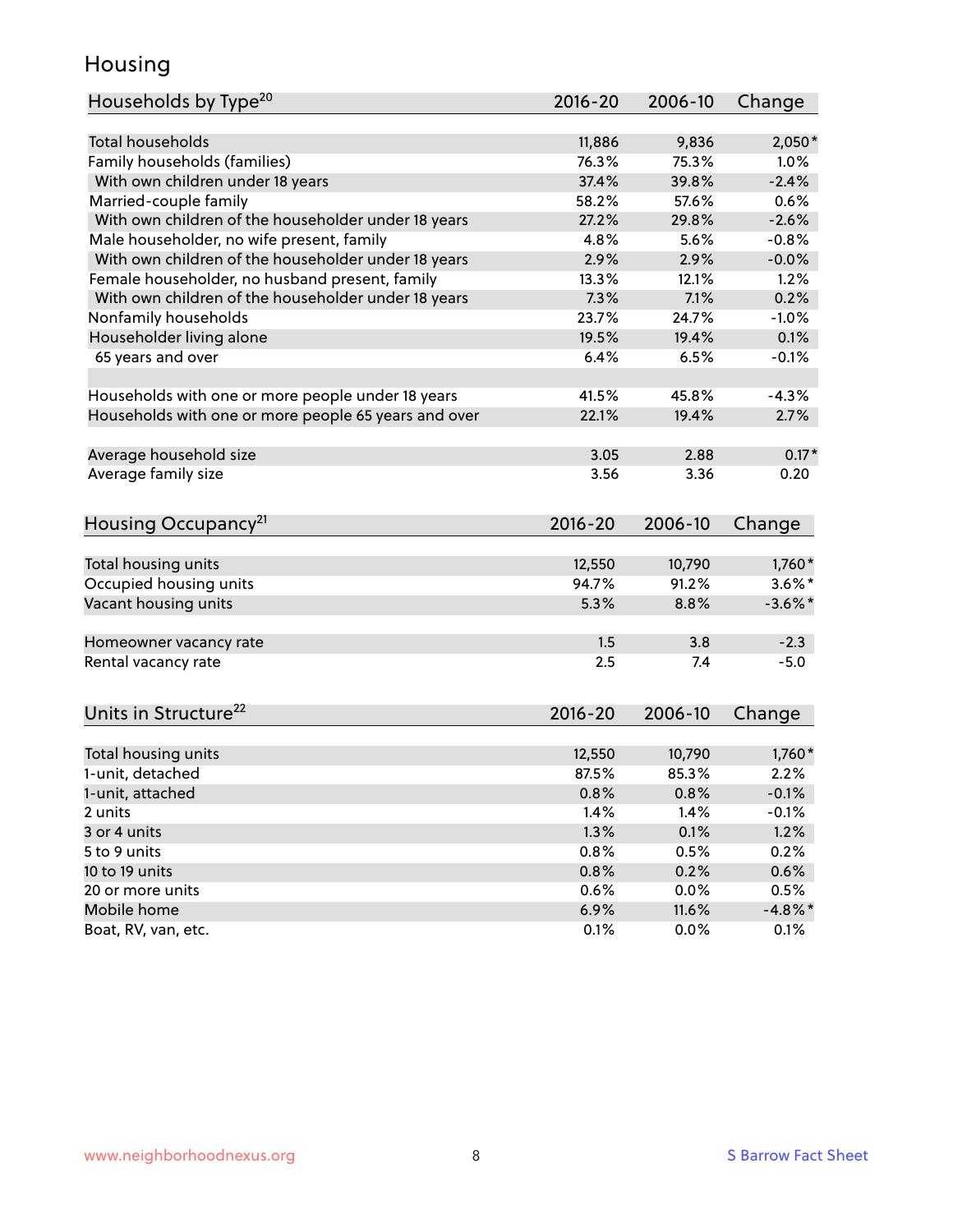### Housing, Continued...

| Year Structure Built <sup>23</sup>             | 2016-20     | 2006-10 | Change      |
|------------------------------------------------|-------------|---------|-------------|
| Total housing units                            | 12,550      | 10,790  | 1,760*      |
| Built 2014 or later                            | 7.5%        | (X)     | (X)         |
| Built 2010 to 2013                             | 3.8%        | (X)     | (X)         |
| Built 2000 to 2009                             | 40.9%       | 31.3%   | $9.6\%$ *   |
| Built 1990 to 1999                             | 23.5%       | 29.9%   | $-6.4\%$ *  |
| Built 1980 to 1989                             | 11.5%       | 15.7%   | $-4.2%$     |
| Built 1970 to 1979                             | 5.4%        | 10.3%   | $-4.9%$ *   |
| Built 1960 to 1969                             | 3.0%        | 3.8%    | $-0.8%$     |
| Built 1950 to 1959                             | 1.8%        | 2.6%    | $-0.9%$     |
| Built 1940 to 1949                             | 0.5%        | 1.8%    | $-1.3%$     |
| Built 1939 or earlier                          | 2.2%        | 4.6%    | $-2.4\%$ *  |
|                                                |             |         |             |
| Housing Tenure <sup>24</sup>                   | $2016 - 20$ | 2006-10 | Change      |
| Occupied housing units                         | 11,886      | 9,836   | $2,050*$    |
| Owner-occupied                                 | 79.8%       | 82.4%   | $-2.7%$     |
| Renter-occupied                                | 20.2%       | 17.6%   | 2.7%        |
| Average household size of owner-occupied unit  | 3.00        | 2.92    | 0.08        |
| Average household size of renter-occupied unit | 3.25        | 2.72    | $0.54*$     |
| Residence 1 Year Ago <sup>25</sup>             | $2016 - 20$ | 2006-10 | Change      |
|                                                |             |         |             |
| Population 1 year and over                     | 35,816      | 28,045  | $7,771*$    |
| Same house                                     | 87.2%       | 87.5%   | $-0.3%$     |
| Different house in the U.S.                    | 12.3%       | 12.3%   | 0.0%        |
| Same county                                    | 4.0%        | 4.4%    | $-0.4%$     |
| Different county                               | 8.3%        | 7.9%    | 0.4%        |
| Same state                                     | 6.7%        | 5.6%    | 1.1%        |
| Different state                                | 1.6%        | 2.3%    | $-0.7%$     |
| Abroad                                         | 0.5%        | 0.2%    | 0.2%        |
| Value of Housing Unit <sup>26</sup>            | $2016 - 20$ | 2006-10 | Change      |
| Owner-occupied units                           | 9,482       | 8,108   | $1,374*$    |
| Less than \$50,000                             | 3.3%        | 5.5%    | $-2.2%$     |
| \$50,000 to \$99,999                           | 7.8%        | 9.8%    | $-2.0%$     |
| \$100,000 to \$149,999                         | 25.0%       | 46.0%   | $-21.0\%$ * |
| \$150,000 to \$199,999                         | 35.0%       | 23.2%   | $11.7\%$ *  |
| \$200,000 to \$299,999                         | 20.2%       | 7.5%    | 12.7%*      |
| \$300,000 to \$499,999                         | 4.5%        | 5.8%    | $-1.3%$     |
| \$500,000 to \$999,999                         | 3.9%        | 1.5%    | 2.4%        |
|                                                | 0.3%        | 0.7%    | $-0.3%$     |
| \$1,000,000 or more<br>Median (dollars)        | 167,077     |         | 27,537*     |
|                                                |             | 139,539 |             |
| Mortgage Status <sup>27</sup>                  | $2016 - 20$ | 2006-10 | Change      |
| Owner-occupied units                           | 9,482       | 8,108   | $1,374*$    |
| Housing units with a mortgage                  | 70.8%       | 78.0%   | $-7.2\%$ *  |
| Housing units without a mortgage               | 29.2%       | 22.0%   | $7.2\%$ *   |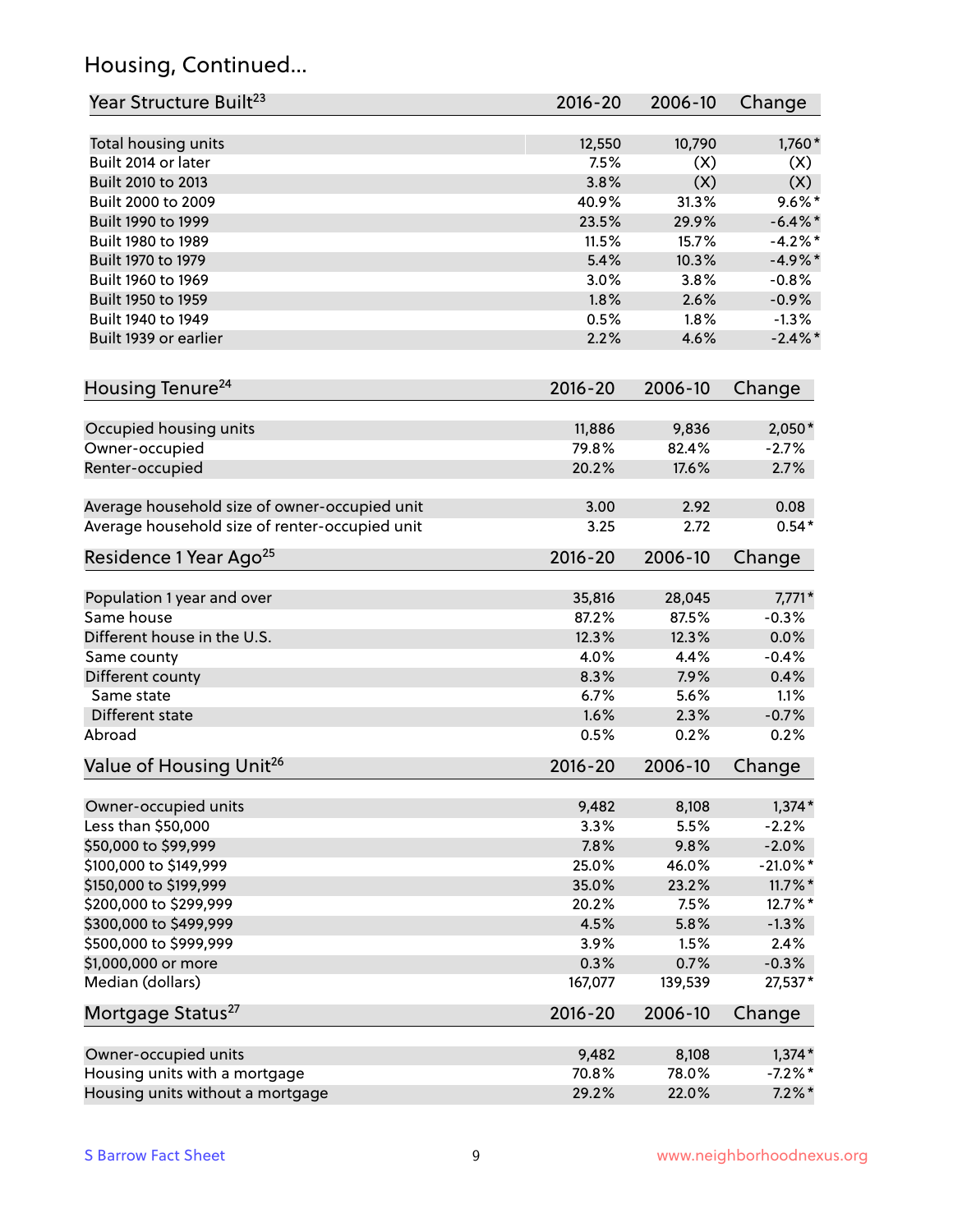### Housing, Continued...

| Selected Monthly Owner Costs <sup>28</sup>                                            | 2016-20     | 2006-10                 | Change          |
|---------------------------------------------------------------------------------------|-------------|-------------------------|-----------------|
| Housing units with a mortgage                                                         | 6,712       | 6,322                   | 390             |
| Less than \$300                                                                       | 0.0%        | 1.5%                    | $-1.5%$         |
| \$300 to \$499                                                                        | 0.4%        | 2.2%                    | $-1.9%$         |
| \$500 to \$999                                                                        | 23.1%       | 22.7%                   | 0.4%            |
| \$1,000 to \$1,499                                                                    | 56.3%       | 51.9%                   | 4.4%            |
| \$1,500 to \$1,999                                                                    | 16.0%       | 16.1%                   | $-0.1%$         |
| \$2,000 to \$2,999                                                                    | 4.0%        | 5.0%                    | $-1.0%$         |
| \$3,000 or more                                                                       | 0.3%        | 0.6%                    | $-0.3%$         |
| Median (dollars)                                                                      | 1,238       | 1,228                   | 10 <sup>°</sup> |
| Housing units without a mortgage                                                      | 2,770       | 1,786                   | 984*            |
| Less than \$150                                                                       | 1.9%        | 1.9%                    | 0.0%            |
| \$150 to \$249                                                                        | 17.5%       | 22.1%                   | $-4.6%$         |
| \$250 to \$349                                                                        | 18.3%       | 25.3%                   | $-6.9%$         |
| \$350 to \$499                                                                        | 34.3%       | 31.5%                   | 2.7%            |
| \$500 to \$699                                                                        | 17.7%       | 10.9%                   | 6.8%            |
| \$700 or more                                                                         | 10.3%       | 8.3%                    | 1.9%            |
| Median (dollars)                                                                      | 412         | 353                     | 58*             |
| Selected Monthly Owner Costs as a Percentage of<br>Household Income <sup>29</sup>     | $2016 - 20$ | 2006-10                 | Change          |
|                                                                                       |             |                         |                 |
| Housing units with a mortgage (excluding units where<br>SMOCAPI cannot be computed)   | 6,664       | 6,322                   | 342             |
| Less than 20.0 percent                                                                | 49.3%       | 33.6%                   | 15.7%*          |
| 20.0 to 24.9 percent                                                                  | 18.8%       | 16.6%                   | 2.2%            |
| 25.0 to 29.9 percent                                                                  | 10.1%       | 17.9%                   | $-7.8\%$ *      |
| 30.0 to 34.9 percent                                                                  | 7.2%        | 9.0%                    | $-1.8%$         |
| 35.0 percent or more                                                                  | 14.6%       | 22.9%                   | $-8.3\%$ *      |
| Not computed                                                                          | 48          | 0                       | 48              |
|                                                                                       |             |                         |                 |
| Housing unit without a mortgage (excluding units where<br>SMOCAPI cannot be computed) | 2,699       | 1,782                   | $917*$          |
| Less than 10.0 percent                                                                | 56.1%       | 36.5%                   | 19.6%           |
| 10.0 to 14.9 percent                                                                  | 14.0%       | 18.2%                   | $-4.2%$ *       |
| 15.0 to 19.9 percent                                                                  | 10.1%       | 12.7%                   | $-2.7%$         |
| 20.0 to 24.9 percent                                                                  | 4.9%        | 4.8%                    | 0.1%            |
| 25.0 to 29.9 percent                                                                  | 4.7%        | 6.9%                    | $-2.2%$         |
| 30.0 to 34.9 percent                                                                  | 4.7%        | 5.1%                    | $-0.4%$         |
| 35.0 percent or more                                                                  | 5.5%        | 15.8%                   | $-10.2%$        |
| Not computed                                                                          | 71          | $\overline{\mathbf{4}}$ | 67              |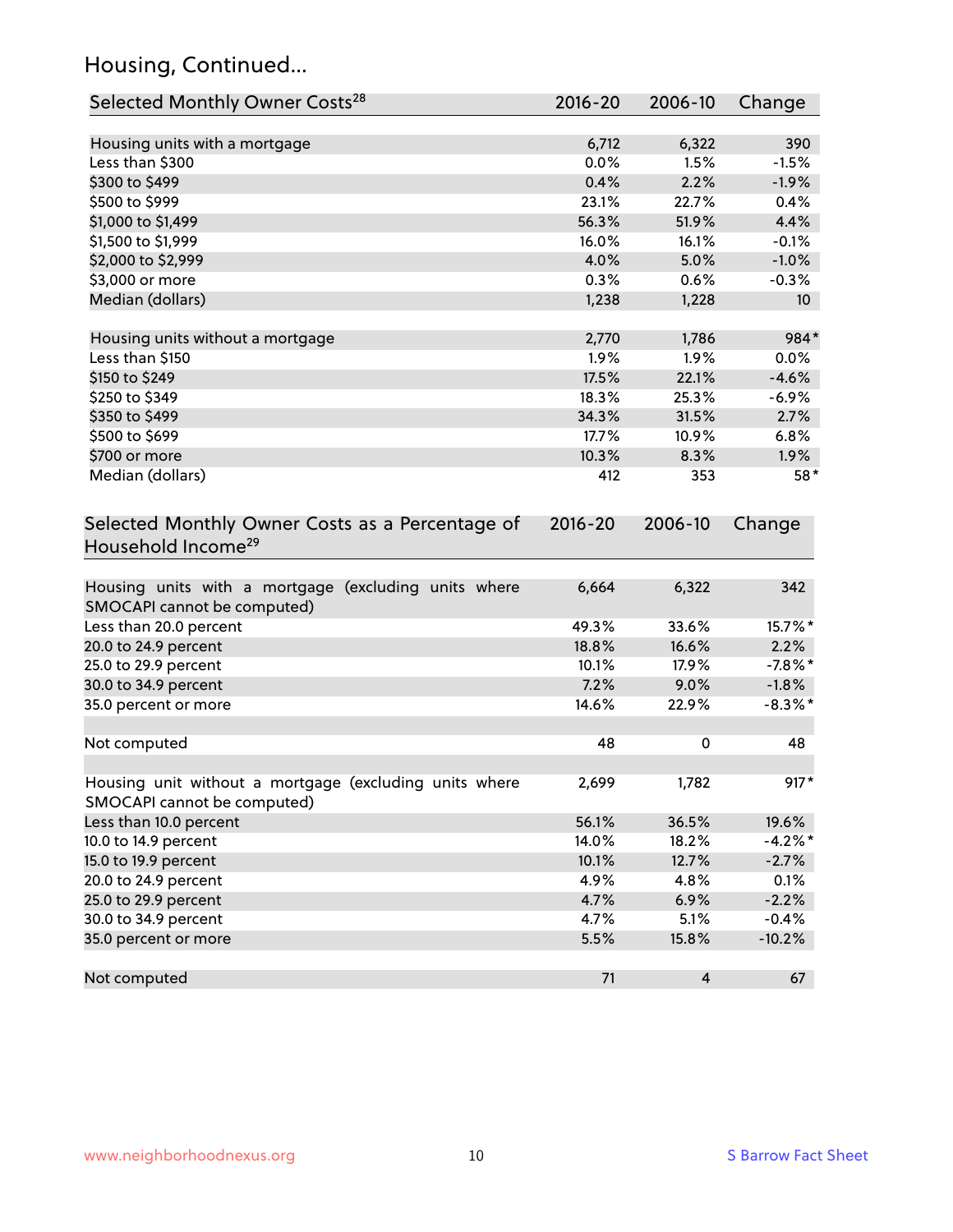### Housing, Continued...

| Gross Rent <sup>30</sup>                                                       | $2016 - 20$ | 2006-10 | Change   |
|--------------------------------------------------------------------------------|-------------|---------|----------|
| Occupied units paying rent                                                     | 2,244       | 1,573   | $671*$   |
| Less than \$200                                                                | 1.7%        | 3.8%    | $-2.1%$  |
| \$200 to \$499                                                                 | 6.3%        | 9.3%    | $-3.0%$  |
| \$500 to \$749                                                                 | 15.2%       | 32.4%   | $-17.2%$ |
| \$750 to \$999                                                                 | 12.1%       | 30.4%   | $-18.3%$ |
| \$1,000 to \$1,499                                                             | 47.5%       | 24.1%   | 23.4%    |
| \$1,500 to \$1,999                                                             | 16.2%       | 0.0%    | 16.2%    |
| \$2,000 or more                                                                | 0.9%        | 0.0%    | 0.9%     |
| Median (dollars)                                                               | 1,116       | 860     | 256*     |
| No rent paid                                                                   | 160         | 155     | 5        |
| Gross Rent as a Percentage of Household Income <sup>31</sup>                   | $2016 - 20$ | 2006-10 | Change   |
| Occupied units paying rent (excluding units where GRAPI<br>cannot be computed) | 2,205       | 1,528   | 677      |
| Less than 15.0 percent                                                         | 18.8%       | 16.0%   | 2.8%     |
| 15.0 to 19.9 percent                                                           | 21.6%       | 10.1%   | 11.4%    |
| 20.0 to 24.9 percent                                                           | 14.3%       | 17.1%   | $-2.9%$  |
| 25.0 to 29.9 percent                                                           | 10.4%       | 16.2%   | $-5.8%$  |
| 30.0 to 34.9 percent                                                           | 5.1%        | 3.1%    | 2.0%     |
| 35.0 percent or more                                                           | 29.8%       | 37.4%   | $-7.6%$  |
| Not computed                                                                   | 199         | 200     | $-1$     |
| Transportation                                                                 |             |         |          |
| Commuting to Work <sup>32</sup>                                                | $2016 - 20$ | 2006-10 | Change   |
| Workers 16 years and over                                                      | 17,517      | 13,409  | 4,108*   |
| Car, truck, or van - drove alone                                               | 84.8%       | 84.3%   | 0.5%     |
| Car, truck, or van - carpooled                                                 | 7.8%        | 10.1%   | $-2.3%$  |
| Public transportation (excluding taxicab)                                      | 0.5%        | 0.0%    | 0.5%     |
| Walked                                                                         | 0.9%        | 0.2%    | 0.7%     |
| Other means                                                                    | 1.0%        | 1.1%    | $-0.2%$  |
| Worked at home                                                                 | 5.0%        | 4.2%    | 0.7%     |
| Mean travel time to work (minutes)                                             | 34.6        | 32.9    | 1.7      |
| Vehicles Available <sup>33</sup>                                               | 2016-20     | 2006-10 | Change   |
| Occupied housing units                                                         | 11,886      | 9,836   | $2,050*$ |
| No vehicles available                                                          | 2.0%        | 3.4%    | $-1.3%$  |
| 1 vehicle available                                                            | 22.2%       | 23.9%   | $-1.7%$  |
| 2 vehicles available                                                           | 44.0%       | 42.0%   | 2.0%     |
| 3 or more vehicles available                                                   | 31.8%       | 30.7%   | 1.1%     |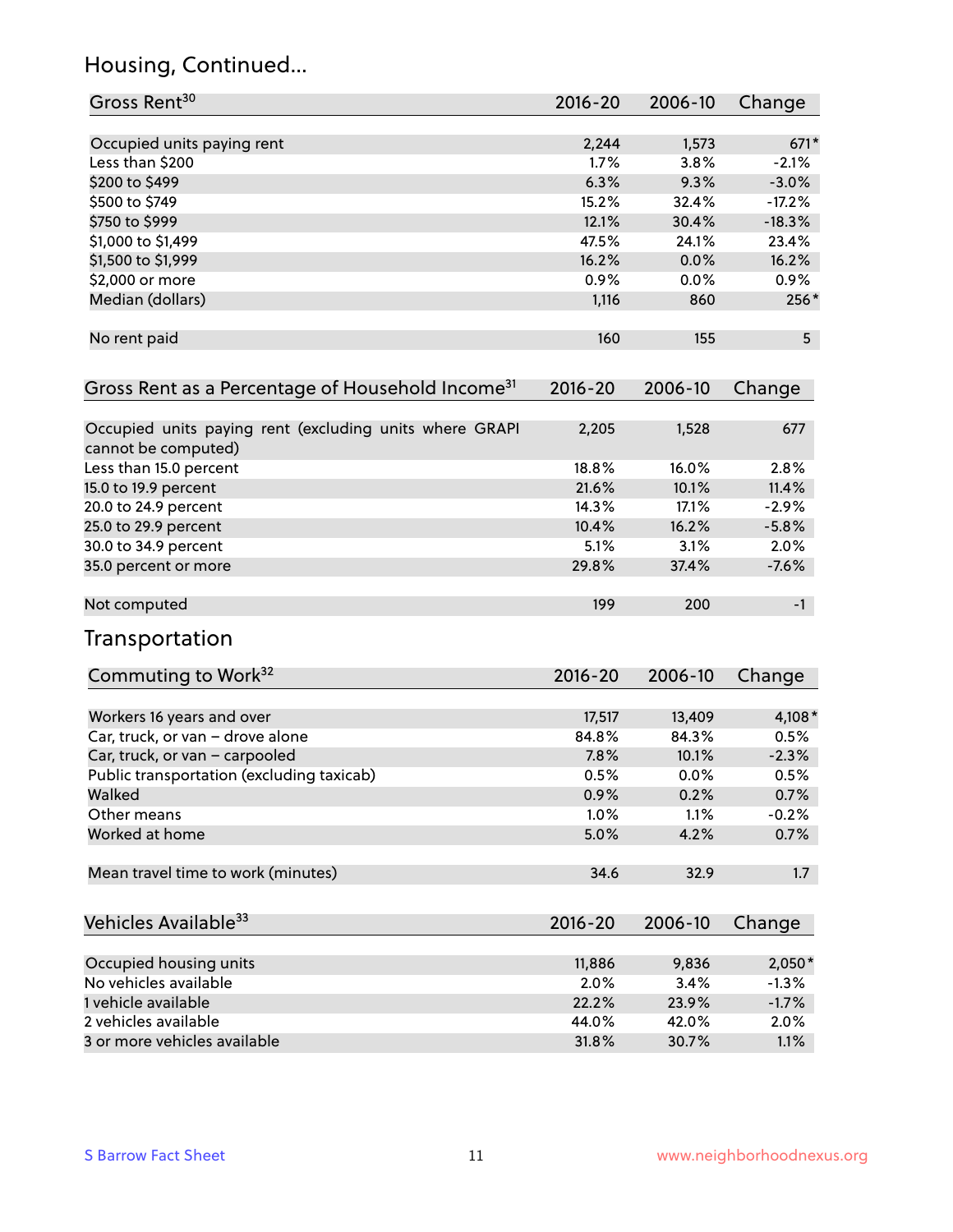### Health

| Health Insurance coverage <sup>34</sup> | 2016-20 |
|-----------------------------------------|---------|
|-----------------------------------------|---------|

| Civilian Noninstitutionalized Population                | 36,215 |
|---------------------------------------------------------|--------|
| With health insurance coverage                          | 86.7%  |
| With private health insurance coverage                  | 66.9%  |
| With public health coverage                             | 28.9%  |
| No health insurance coverage                            | 13.3%  |
| Civilian Noninstitutionalized Population Under 19 years | 10,167 |
| No health insurance coverage                            | 6.1%   |
| Civilian Noninstitutionalized Population 19 to 64 years | 22,295 |
| In labor force:                                         | 17,397 |
| Employed:                                               | 16,489 |
| With health insurance coverage                          | 83.5%  |
| With private health insurance coverage                  | 80.1%  |
| With public coverage                                    | 5.3%   |
| No health insurance coverage                            | 16.5%  |
| Unemployed:                                             | 908    |
| With health insurance coverage                          | 63.3%  |
| With private health insurance coverage                  | 43.3%  |
| With public coverage                                    | 26.2%  |
| No health insurance coverage                            | 36.7%  |
| Not in labor force:                                     | 4,898  |
| With health insurance coverage                          | 78.5%  |
| With private health insurance coverage                  | 54.2%  |
| With public coverage                                    | 32.3%  |
| No health insurance coverage                            | 21.5%  |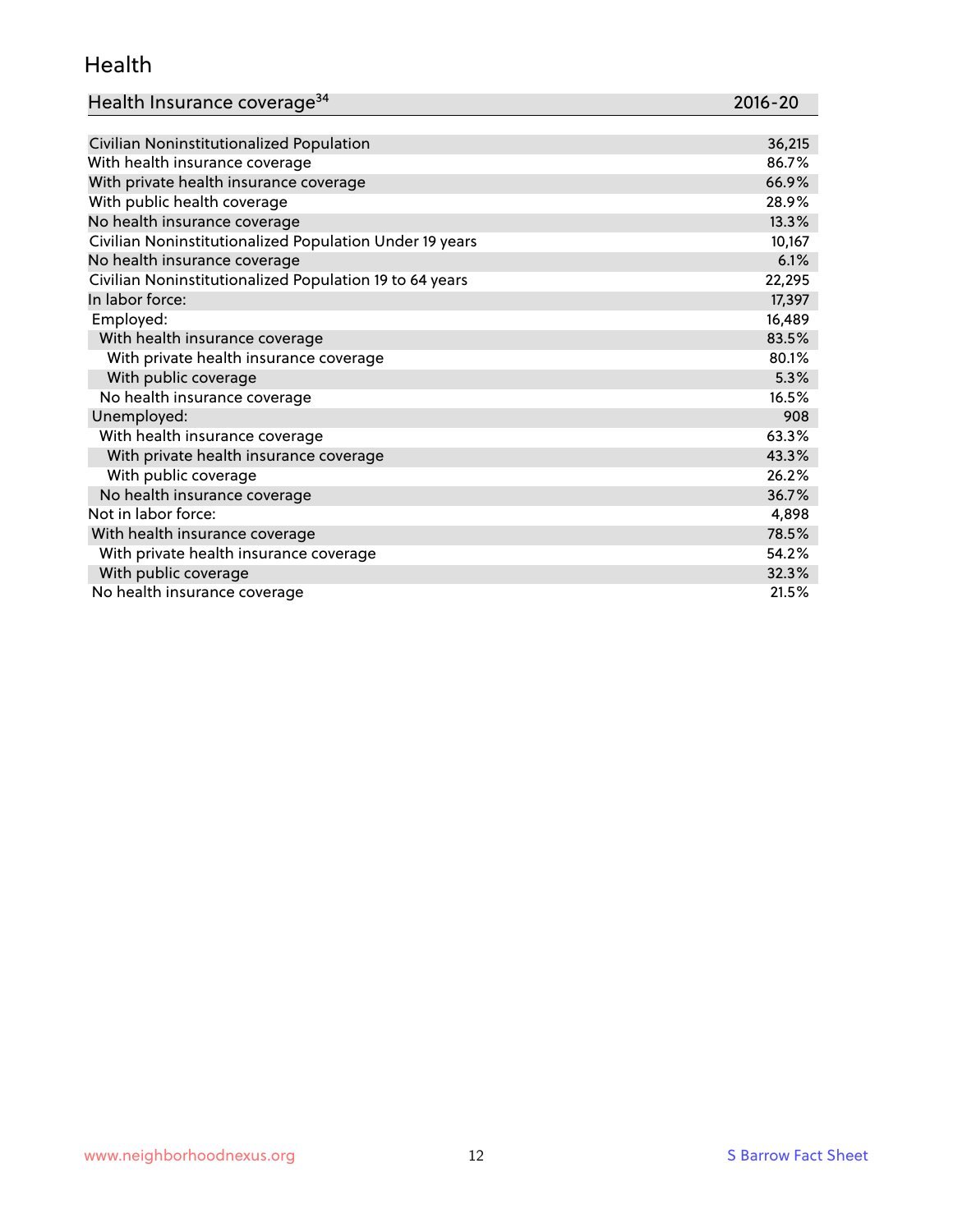### Employment Forecasts

| Forecast Employment by Sector <sup>35</sup>      | 2030           | 2020     | Change   |
|--------------------------------------------------|----------------|----------|----------|
|                                                  |                |          |          |
| <b>All Sectors</b>                               | 7,872          | 7,400    | 6.4%     |
| Goods Producing                                  | 1,680          | 1,660    | 1.2%     |
| Agriculture, forestry, fishing and hunting       | 24             | 31       | $-22.6%$ |
| Mining                                           | $\Omega$       | $\Omega$ | 0.0%     |
| Construction                                     | 1,505          | 1,468    | 2.5%     |
| Manufacturing                                    | 151            | 161      | $-6.2%$  |
| <b>Service Providing</b>                         | 2,082          | 1,897    | 9.8%     |
| Wholesale trade                                  | 712            | 690      | 3.2%     |
| <b>Retail trade</b>                              | 1,104          | 974      | 13.3%    |
| Transportation and warehousing                   | 264            | 230      | 14.8%    |
| <b>Utilities</b>                                 | $\overline{2}$ | 3        | $-33.3%$ |
| Information                                      | 82             | 77       | 6.5%     |
| <b>Financial activities</b>                      | 497            | 502      | $-1.0%$  |
| Finance and insurance                            | 241            | 245      | $-1.6%$  |
| Real estate and rental and leasing               | 256            | 257      | $-0.4%$  |
| Professional and business services               | 453            | 470      | $-3.6%$  |
| Professional, scientific, and technical services | 447            | 463      | $-3.5%$  |
| Management of companies and enterprises          | 6              | 7        | $-14.3%$ |
| <b>Education and health services</b>             | 1,528          | 1,344    | 13.7%    |
| <b>Education services</b>                        | 1,365          | 1,221    | 11.8%    |
| Health care and social assistance                | 163            | 123      | 32.5%    |
| Leisure and hospitality                          | 453            | 400      | 13.3%    |
| Arts, entertainment, and recreation              | 76             | 72       | 5.6%     |
| Accommodation and food services                  | 377            | 328      | 14.9%    |
| Other services, except public administration     | 305            | 322      | $-5.3%$  |
| <b>Public administration</b>                     | 129            | 116      | 11.2%    |
| <b>Population Forecasts</b>                      |                |          |          |

| Population Forecasts <sup>36</sup> | 2030   | 2020   | Change |
|------------------------------------|--------|--------|--------|
|                                    |        |        |        |
| <b>Total Population</b>            | 45.425 | 37.116 | 22.4%  |
| <b>Total Households</b>            | 16.713 | 13.472 | 24.1%  |